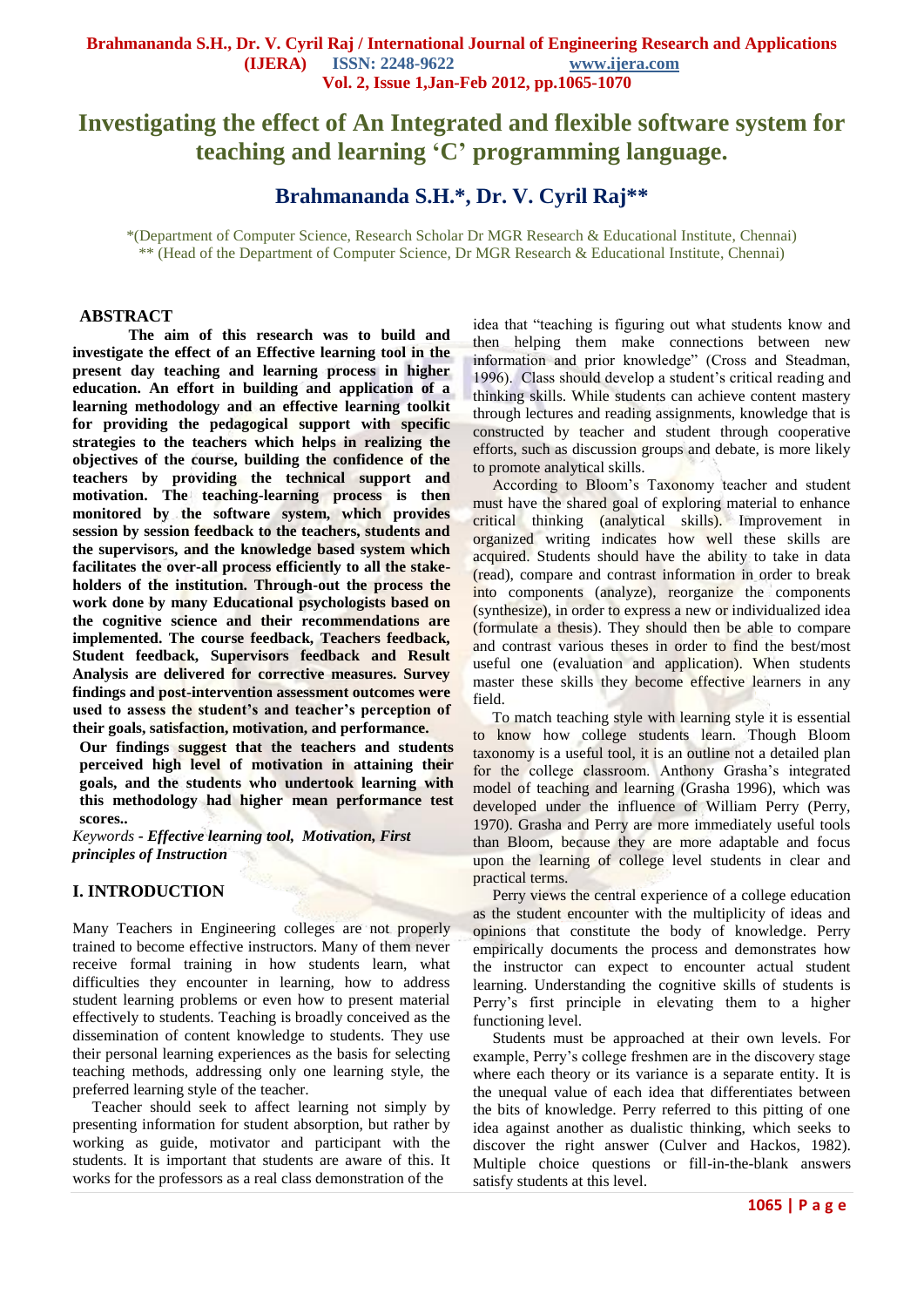Perry's second stage of student learning is multiplism. Students encounter a great deal of uncertainty at this phase. The normally attentive college student encounters multiple answers for every question, which tests previous notions about the certainty of knowledge and threatens longstanding beliefs. As a result, puzzled by the apparent lack of standards, students either see all ideas as equally valid or equally biased, becoming suspicious of the truth of any evidence or authority. Perry found that this could cause students to avoid a thorough consideration of alternative views and to develop opinions largely on the basis of whim or personal belief (Culver and Hackos, 1982).

 Students can remain at the dualistic and multiplistic stages and survive in college by reading class material and by listening to lectures. But application skills are made possible only when students progress beyond the mere marshalling of facts to the third stage of learning, relativism. At the relativistic stage, the student perceives that all knowledge and value are relative and contextual, and he/she must differentiate between concepts by using the evidence of what, when and how. Teachers must know it means to guide their students to this stage.

 Perry noted that students do not advance through the dualistic to the multiplistic to the relativistic stages and achieve a real synthesis of knowledge until they can make a commitment to an idea or value that affirms their own identity. Commitment entails the realization that all ideas and dreams are fallible, changeable and eventually in need of reevaluation. In the end, a true commitment to knowledge results in the realization that all opinions and value may change. Furthermore, Perry clearly articulates, unlike Bloom, that knowing is an intimate engagement not a detached encounter. The well-prepared teacher must realize the intimacy of the teaching/learning experience and the fostering commitment in students entails changing student behaviour.

 Another point of consideration is the importance of a strong theoretical knowledge of what learning is and how it manifests itself. Barbara Millis and Philip Cottell define learning as: "…an active, constructive process that…'provides opportunities for students to **talk** and **listen**, **read**, **write**, and **reflect** as they approach course content through exercises which require students to **apply** what they are learning' (Millis and Cottell, 1998)."

 If students only master content, they have attained only the most rudimentary stage of learning, so teachers should learn to motivate students to improve their content acquisition, transforming the students from passive receptors of knowledge to active participants in the learning process. The key word is **active**. Learning that is active focuses on involving the students more directly in the learning process. It moves away from an emphasis upon the content to a focus upon developing student's skills to encounter the material. It shifts the responsibility for learning to the students and away from the teacher. The process can only be successful by modifying the preconception that the benefits of a college course accrue only within the walls of the classroom. Students must be made responsible for their learning at all times by making students accountable. Accountability is the vehicle that moves students to work to change their behavior

outside of class, saving time for in class activities, which lead them to become more effective learners.

 Larry K. Michaelsen, Arletta Bauman Knight and L. Dee Fink in their book, Team-Based Learning: A Transformative Use of Small Groups: 1. groups must be properly formed and managed; 2. students must be made accountable for their individual and group work; 3. group assignments must promote both learning and team development; 4. students must have frequent and timely performance feedback (Michaelsen, Knight, and Fink,2002)

 Michaelsen's team-based methods modify student behaviour by employing a technique called the Readiness Assurance Process. The Readiness Assurance Process initiates student accountability by informing students in the very first moments of a class about the objectives and the organizational framework that is being used to achieve class goals. This information empowers students to adapt their personal learning strategies to the class plan, reinforcing the idea of personal responsibility for the work at hand. In a typical college course, extra-class readings are a part of the class plan. With the Readiness Assurance Process students are tested on the concepts introduced by the readings at the start of each new class segment or lesson. Individual students initially take a test (Michaelsen recommends multiple choice tests) on the assigned readings followed immediately by the team attempting the same test as a group. The theory is to add to the accountability students normally have to the instructor in their personal work by making each student responsible to the other members of the team as well. Students are also given formal opportunities to evaluate team members. The principle is that peers are more aware of the efforts of their fellow students and that social pressure is a significant and more pervasive motivating force for students than the threat of the professor's grade alone.

 The lesson learned from the Readiness Assurance Process is that strict accountability standards and peer review are powerful methods to modify stubborn student's behaviours. Frequent and timely feedback reinforces student responsibility and promotes effective learning.

 All assignments, such as essays or exams or the Readiness Assessment Tests, must be structured in a fashion compatible with student intellectual levels and student learning styles (Michaelsen, Knight and Fink, 2002). They must include clear instructions on how students are to perform. Recall the discussion regarding student assessment above. Again, this applies to whatever teaching style the instructor uses. A second type of reinforcement is the creation in students of the expectation that their accountability is constant, that their learning will progress when they are prepared to progress, and that they will be held accountable in every class. Team based learning works well in this regard because it requires the students to produce a measurable product for every activity, and the team format can be monitored at every stage.

 Maintaining accountability in students promotes responsibility among team members, a useful social skill, which enables students to work effectively with others. By working with others on a regular basis, students encounter different ideas and approaches, enhancing their ability to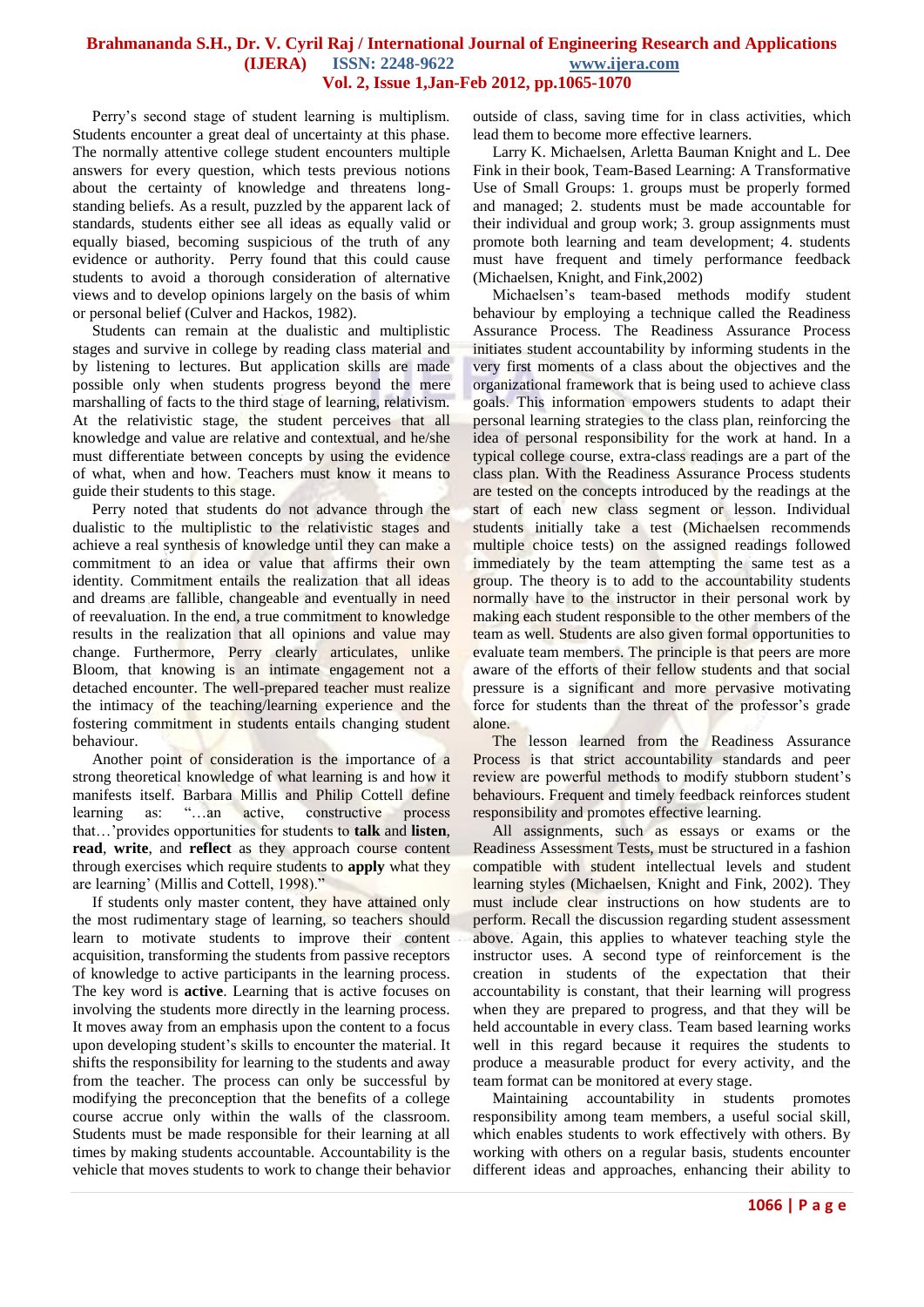distinguish among multiple ideas. This is Perry's fourth level of knowing, critical thought, which every college instructor desires. It is "…deliberate, conscious thought or reflection that is desired toward accomplishing some goal …It has some purpose such as solving problems, making decisions, or applying information to our lives…(Grasha, 1996)." It is reasoned thought in that it enables one to consider a broad range of information relevant to an issue and then to develop an informed conclusion. And "critical thinking evaluates in a constructive manner more than one side of an issue as well as the positive and negative attributes of a situation (Michaelsen, Knight and Fink, 2002)."

 According to Dr. M. David Merrill's First Principles of Instruction. a) Learning is promoted when learners are engaged in solving real world problems. b) Learning is promoted when existing knowledge is activated as a foundation for new knowledge. c) Learning is promoted when new knowledge is demonstrated to the learner. d) Learning is promoted when new knowledge is applied by the learner. e) Learning is promoted when new knowledge is integrated into the learner's world.

#### **II. IMPLEMENTATION**

The effective learning tool with the above described characteristics is being implemented using the Knowledge based systems; an integrated and flexible concept processing system is developed.

 The contents of the course and the number of sessions will be prescribed by the University, and accordingly the lesson-plan will be designed by the instructor by taking into considerations of all the recommendations done based on the work of the Educational psychologists and the academicians which is then approved by the authorities of the institution, the knowledge based system helps the instructor in designing the lesson plan, pedagogy materials, course objectives, monitors the process of teachinglearning.

The effort of building such a system is being done taking due care that the teachers and the students will have a smooth sail throughout the process without any extra work in achieving their goals in using this system.

 Studies have shown benefits in the temporal association of visual and verbal information, where presenting visual and verbal sources at the same time leads to better learning than presenting them at different times (Mayer & Anderson, 1992; Mayer, Moreno, Boire, & Vagge, 1999). Benefits have also been found for spatial association, where learning is supported by placing visual and verbal materials in close physical proximity or integrating them into a single, combined representation (Hegarty & Just, 1993 Moreno & Mayer, 1999). One proposed rationale for these benefits is that temporal/spatial coordination reduces cognitive load demands associated with working memory maintenance and visual search (Mayer, 2001). The reduction in cognitive effort needed to find and maintain multiple sources of information allows students to engage in deeper processing. Visual-Verbal knowledge Integration (Multimedia) class sessions compared to the  $19<sup>th</sup>$  century methodology of black-

board classroom sessions have critical and powerful effects on learning.

 The software aids in building an effective learning tool for both the teachers and students in accomplishing their goals, it facilitates the on-going sessions to all the students enrolled, it monitors the students session, It interacts with the students during session exercises individually/group, If a particular student fails in answering the question, instead of giving an immediate feedback on errors uses the model of desired performance. The model of desired performance refers to the behaviours or performance we desire students to achieve. In cognitive Tutors the model of desired performance is implemented as a set of production rules representing target skills in a specific domain. The model of desired performance plays a diagnostic role in intelligent tutor systems. When student behaviour is consistent with the model of desired performance, the system does not intervene. However, if student behaviour is inconsistent with the model of desired performance, the system intervenes with feedback so as to guide students toward performance that is consistent with the model.

 Currently, feedback in Cognitive Tutors is based on what is broadly referred to as an expert model. An expert model feedback is structured so as to lead students toward expertlike performance. The tutor intervenes as soon as students deviate from a solution path. An alternative model that could serve as the basis for feedback is the assumption that someone with general skills facing a novel problem is still likely to make errors. Recognizing this possibility, the software incorporates error detection and error correction activities as part of the task. Feedback based on such a model would support the student in both the generative and evaluative aspects of a skill, while preventing unproductive floundering, goes a step further by providing the necessary contents, definitions, explanations so that the student understands all the related concepts and then helps the students in correcting their mistakes. It evaluates the students, monitors, motivates, encourages, reminds, if necessary for the stubborn students warns about the negative consequences of not attaining the long term goals which was agreed upon before/during the registration of the course. It provides feedbacks, maintains the results database of each session, it does the result analysis session-by-session helping in continuous evaluation.

 **A knowledge-based system** is a computer system that is programmed to imitate human problem-solving by means of artificial intelligence and reference to a database of knowledge on a particular subject.

 To be more specific, knowledge based system also called as expert systems are generally conceptualized as depicted in *Figure 1*. The user makes a consultation through the interface system (the communication hardware and also the software which defines the types of queries and formal language to be used) and the system questions the user through this same interface in order to obtain the essential information upon which a judgment is to be made. Behind this interface are two other sub-systems: - the knowledge base, made up of all the domain-specific knowledge that human experts use when solving that category of problems and - the inference engine, or system that performs the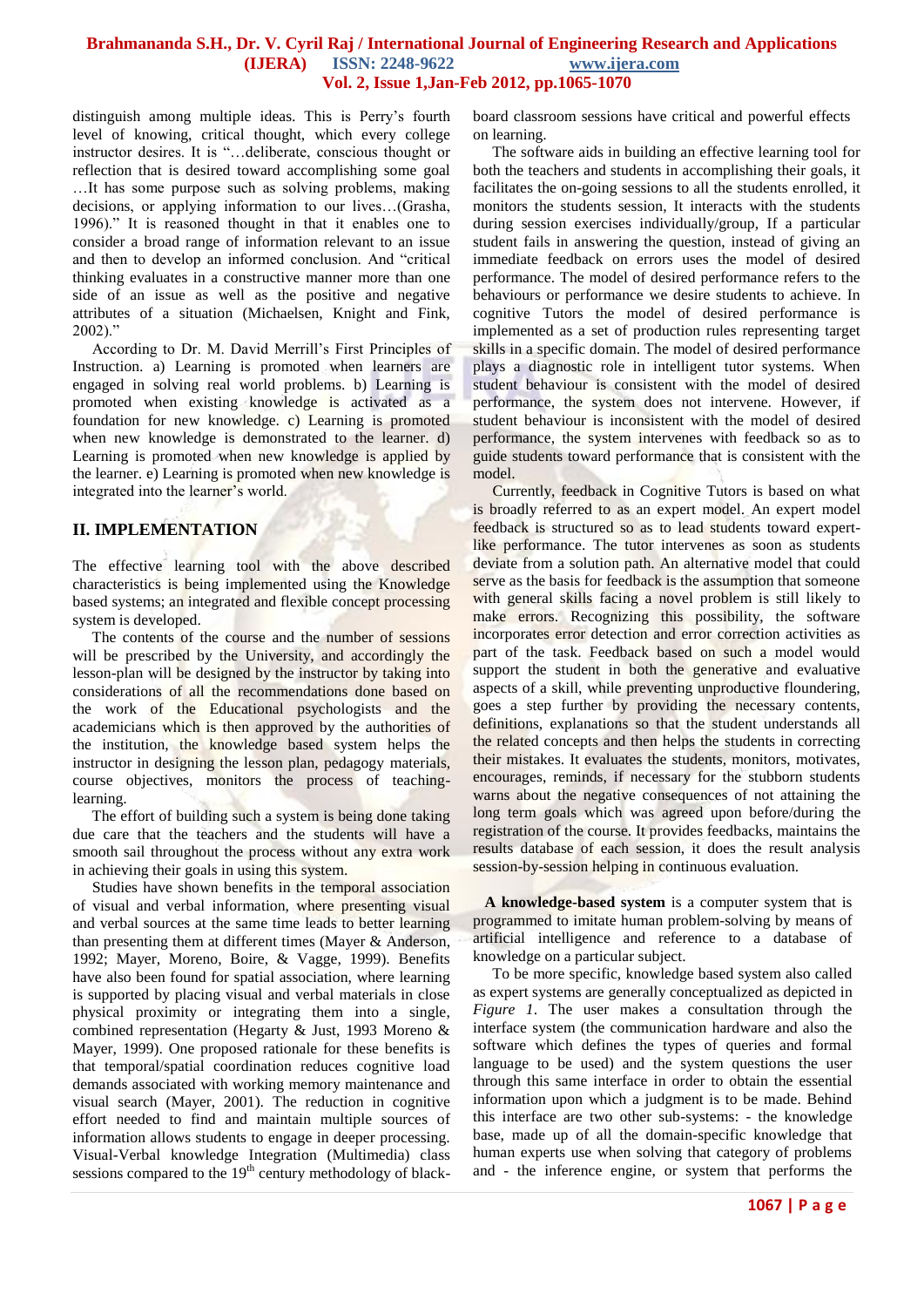necessary reasoning and uses knowledge from the knowledge base in order to come to a decision with respect to the problem posed.



**Figure 1** Knowledge based system

 The knowledge based system here interacts with the management, Higher Officials, Supervisors, Teachers, Agents in fulfilling the vision and mission of the institution, and in attaining the desired goal of providing an efficient teaching-learning environment.- the knowledge base of the system.

 The adaptive rule-based procedures or modules guides the teachers in preparing the course content, Identify key concepts, terms, and skills to be taught and learned based on the recommendations done by the Educational psychologists as mentioned earlier in making the teaching learning process more effective.



Fig 2: Assists the teacher while preparing the course content.

 The teachers before and after preparing for each session will fulfill the criteria's by answering the queries such as: i) the course goal clearly mentioned to the teachers and the students. ii) Role of the teachers and students clearly mentioned. iii) Whether graphical representations (e.g. Graphs, figures) that illustrate key process and procedures used sufficiently where ever required. iv) Whenever possible, present the verbal description in an audio format rather than as written text. Whether the integration of audio and video pedagogy prepared which helps in understanding the subject more deeply. v) Whether pre-questions are prepared before the introduction of the new topic for

knowing the readiness assessment test of the students. vi) Whether quizzes, multiple choice questions, exercises are prepared for each session and evaluated. vi) Encourage students to "think aloud" in speaking or writing their explanations as they study. vii) Encourage teachers to ask deep questions when teaching, and provide students with opportunities to answer deep questions to stimulate thought. viii) Feed backs at every stage are being monitored and corrective measures being taken at every stage by providing corrective feedback to the students and the teachers. – the inference engine of the system.

 The result analysis is done with respect to the prementioned goals at every stage and recommends the management for external motivation and corrective measures of each teacher and students of the institution. The results can be compared with other conventional teaching methodologies being used and analyzed of the effectiveness of the learning tool.

#### **III. PROCEDURE AND DISCUSSION**

 As a case study, we chose C programming subject, which is a common subject for all Engineering students irrespective of which department the student belongs to (Students from Computer Science & Engineering, Information Science & Engineering, Electronics & Communication, Electrical & Electronics, Telecommunication Engineering, Mechanical Engineering, Civil Engineering were selected). Set of 60 students were taken in Experimental group and 60 students in Control group were chosen from the same Engineering stream, so as both the groups were divided only on the basis of their role numbers.

 The Teachers in the Experimental group used the software which aided them in preparing their lesson plan, and to construct each and every session based on Dr. David Merrill's First principle of Instruction, After each session, the students attended the assignment/exercises which was posted by the teacher which was then monitored and supervised by the software on behalf of the teacher guiding the students in completing their assignment. The students were reminded about their assignments by sending messages to their mobile phones which were registered at the beginning of the course by the software on behalf of the teacher, so that the students would feel that, teacher is monitoring and supervising their assignments online. The survey assessment showed that the 88% of students from the experimental group felt motivated and continued in doing their end-of-session exercises more regularly compared to only 34% of the students from the control group did their end-of-sessions regularly because students felt lack of supervision and motivation.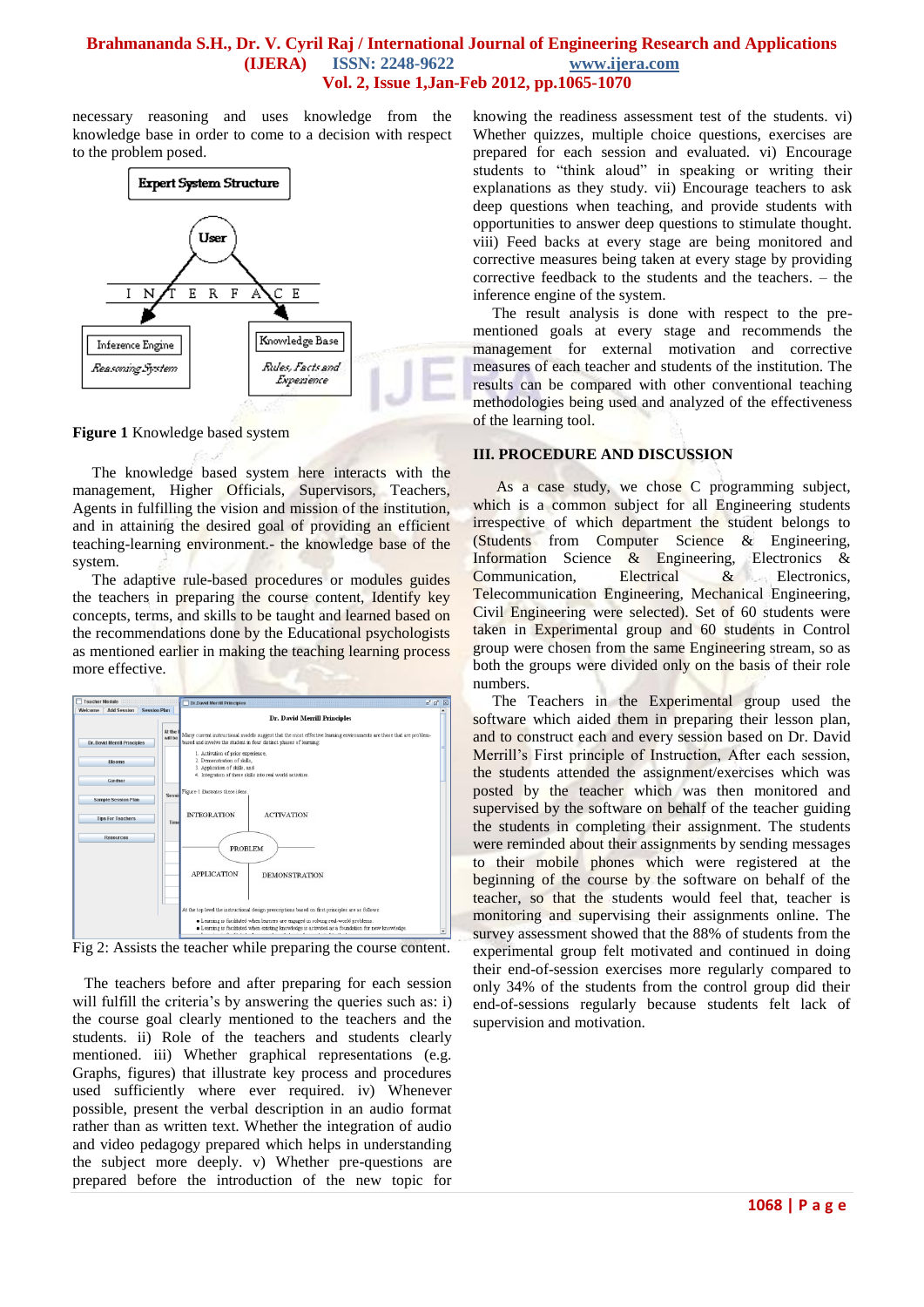| Teacher Module<br>Welcome           | <b>Add Session</b><br><b>Session Plan</b>  | $\overline{\mathfrak{a}^{\mathfrak{c}}}$ $\boxtimes$ |
|-------------------------------------|--------------------------------------------|------------------------------------------------------|
| Sem                                 | $\overline{1}$<br>$\overline{\phantom{a}}$ | Click "ViewAlloted" Button to View                   |
| Branch                              | CSE<br>٠                                   | Questions                                            |
| Section                             | T<br>A                                     |                                                      |
| Question                            |                                            |                                                      |
| Opt. No.                            | Option<br>Answer                           |                                                      |
| 1.                                  | $\circ$                                    |                                                      |
| $\mathbf{2}$                        | $\circ$                                    |                                                      |
| 3.                                  | $\circ$                                    |                                                      |
| 4.                                  | $\circ$                                    |                                                      |
| Explanation                         |                                            |                                                      |
| <b>Allot Session</b><br>Send E-Mail | <b>View Allotted</b><br>Send sms           | <b>Detailed View</b><br>Delete                       |

Fig 3. Assists both teachers and students in end-of-session exercises.

 As every programs explained were demonstrated, compiled and executed in the experimental group, the students were able to understand much better unlike the black board teaching done in the control group. The students in the experimental group were able to develop and execute most of the programs assigned in the laboratories compared to the students in the control group, their motivation level while applying their knowledge to the problems assigned were also higher among the students in the experimental group.



Fig 4. Assists in conducting and generating detailed report of the students feedback.

Survey was conducted for both the teachers and the students with both the groups to explore the satisfaction, motivation, and learning orientation on a five point scale from strongly disagree to strongly agree, (from one to five), for item scoring. By the survey at the end of the session and throughout, the teachers following this integrated approach using this software scored very well compared to their counterparts who followed the conventional way of teaching.

 Common test papers were given for both the groups set by a teacher (domain expert) not belonging to any of these experimental or Control group and the identity of the students were withheld to avoid bias while valuating the scripts. All the test scores were for Maximum of 25 marks.

 The marks scored by the students from both the groups, in terms of groups of 5 marks is shown in Table1.

| Table 1   | No. of      | No. of     | No. of $\vert$ | No. of         | No. of         |
|-----------|-------------|------------|----------------|----------------|----------------|
|           | studen      | studen     | studen         | studen         | studen         |
|           | ts          | ts         | ts             | ts             | ts             |
|           | betwee      | betwee     | betwee         | betwee         | betwee         |
|           | $25 -$<br>n | $20-$<br>n | $15 -$<br>n    | $10-$<br>n     | $0.5 -$<br>n   |
|           | 21          | 16         | 11             | 06             | 0 <sub>1</sub> |
|           | marks       | marks      | marks          | marks          | marks          |
| Experimen | 38          | 21         | 01             | 0 <sup>0</sup> | 0 <sup>0</sup> |
| tal Group |             |            |                |                |                |
| Control   | 13          | 24         | 18             | 0 <sub>5</sub> | 0 <sub>0</sub> |
| Group     |             |            |                |                |                |

The Mean and the Standard Deviation of both the groups is shown in Table 2.

| Table 2               | Mean(Average) | Standard<br>Deviation |
|-----------------------|---------------|-----------------------|
| Experimental<br>Group | 21.017        | 2.77                  |
| <b>Control Group</b>  | 16.133        | 4.267                 |

By paired T-test results, the two-tailed p value is less than 0.0001, by conventional criteria, this difference is considered to be extremely statistically significant.

### **IV. CONCLUSION**

Our work showed that both Teachers and Students were highly motivated and encouraged while using this integrated and flexible software system which consistently held them in following the agreed upon goals throughout the course unlike where after going through a workshop or seminars the teachers motivation gets drained off slowly. This is of significance to engineering educators which helps in taking the students from passive receptors of knowledge to active participants in the learning process without much burden on the teachers, though this approach showed significant results in both motivation and remarkable performance of the students in programming subjects. This approach is to be extended for other engineering subjects also and investigated for more conclusive results.

#### **REFERENCES**

- 1. Investigating the Effect of 3D Simulation-Based learning on the Motivation and Performance of Engineering Students.
- 2. Caroline Koh, Hock Soon Tan, Kim Cheng Tan, Linda Fang, Fook Meng Fong, Dominic Kan, Sau Lin Lye, and May Lin Wee. Journal of Engineering Education July 2010.
- 3. First Principles of Instruction Dr. M. David Merrill. ETR&D, Vol 50, No. 3,2002, pp43-59 ISSN 1042- 1629
- 4. Intelligent Learning Environments. P.Dillenbourg, M.Hilario, P.Mendelsohn, D.Schneider, B.Borcic.
- 5. Creating the Teaching Professor: Guiding Graduate Students to Become Effective Teachers. Ronald